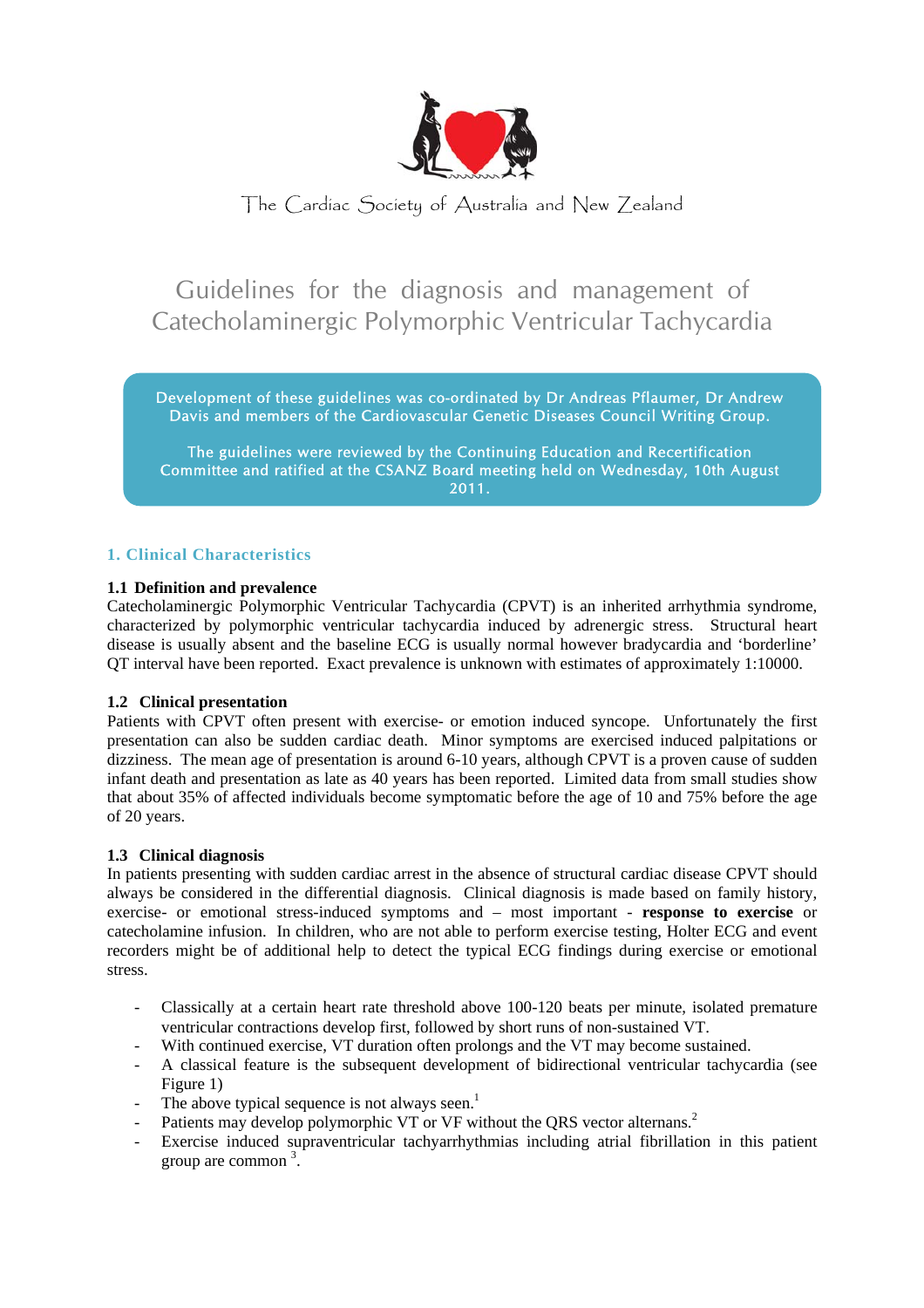

*Figure 1: Bidirectional Ventricular Tachycardia degenerating to Ventricular Fibrillation* 

The clinical symptoms described might be found in other conditions:

- Exercise-related syncope is also found in LOT syndrome. LOT syndrome can be present in patients with normal QT interval.
- Andersen-Tawil syndrome (ATS) is an inherited arrhythmogenic disorder caused by mutations in the KCNJ2 gene and characterized by QT prolongation and distinctive facial features. Patients with this condition may also develop bidirectional VT
- Coronary abnormalities, ARVD and hypertrophic cardiomyopathy might present with similar symptoms. The underlying structural heart disease can be subtle, therefore adequate imaging should be included in the workup.

## **2. Molecular Genetics**

CPVT can be caused by mutations the cardiac ryanodine receptor gene (*RYR2*), this is inherited in an **autosomal dominant** pattern. A less frequently cause is **autosomal recessive** inheritance caused by mutations in the cardiac calsequestrin gene *CASQ2***.** 

Both genes are involved in the release of calcium ions from the sarcoplasmic reticulum, for excitation– contraction coupling.<sup>4</sup> The presence of other not yet identified loci is postulated. Currently molecular genetic testing identifies heterozygous *RYR2* mutations in about half of probands and homozygous *CASQ2* mutations in about 2%. Recently a report has been published, showing that even heterozygous CASQ2 mutations might cause the clinical picture of CPVT

Genetic testing is not yet commercially available and confined to research studies in NZ and Australia.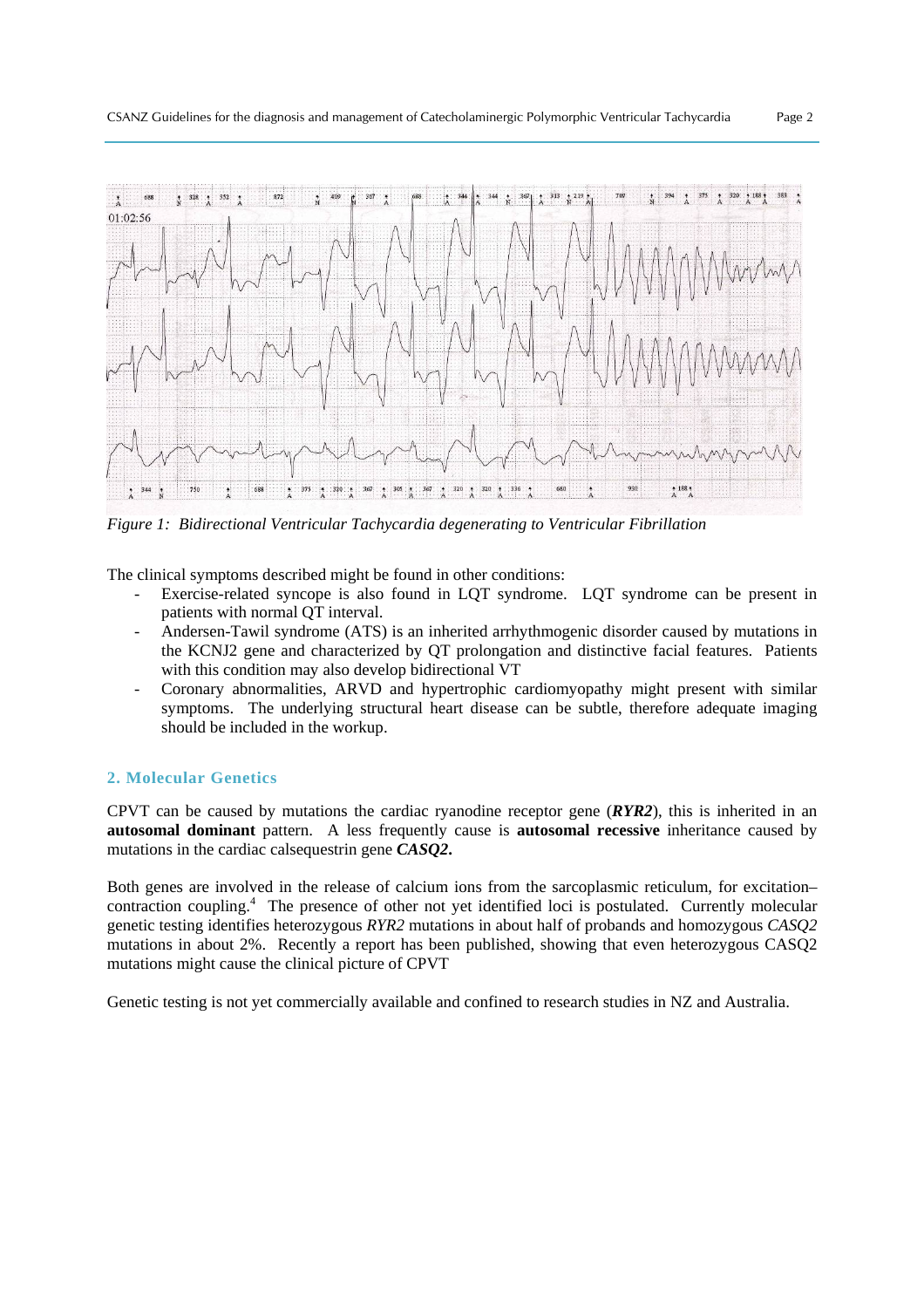#### **3. Management**

#### **3.1 Affected individuals**

#### *Assessment of risk*:

Up to now there are insufficient data for satisfactory risk stratification. Patients who have had an episode of VF and those who have sustained or haemodynamically unstable VT while receiving beta blockers are considered at highest risk. Younger age at CPVT diagnosis is a predictor of future cardiac events.<sup>6</sup> Invasive EP studies are not helpful.<sup>1</sup> Genetic analysis does not yet contribute to risk stratification in clinically diagnosed patients.

#### *Removal of triggers*:

Either physical or emotional exertion can trigger ventricular tachycardia. Although CPVT is not mentioned in the "Recommendations for Physical Activity and Recreational Sports Participation for Young Patients With Genetic Cardiovascular Diseases" published by the AHA in 2004<sup>5</sup>, the recommendations for patients with CPVT could be extrapolated from the LQTS guidelines, due to the similarity of the triggers in LOTS and CPVT.

#### *Beta Blockade:*

Beta Blockers are indicated for all patients who are clinically diagnosed with CPVT on the basis of the presence of spontaneous or documented stressed-induced ventricular arrhythmias (currently a class I indication).<sup>7</sup>

Beta Blockade should be initiated and then titrated up to an effective level. High doses are usually required. Therapy may be guided by Exercise testing and Holter monitoring to ensure that an appropriate dose has been achieved. Missing doses can provoke lethal arrhythmias. There are few data regarding efficacy of different beta blockers.<sup>6</sup>

#### *Calcium Channel Blockers*:

Two studies showed some advantage of combining beta blocking agents with calcium channel blocker (verapamil) $8,9$ , although this could not yet be demonstrated in a long-term study.

### *Flecainide:*

There is strong evidence that flecainide is helpful in treating CPVT by inhibiting cardiac ryanodine receptor-mediated  $Ca^{2+}$  release.<sup>10</sup> This is appealing, as the underlying molecular defect is directly targeted. Further studies are currently underway to examine this approach. When flecainide is prescribed it should be done in addition to beta blockers.

#### *Cardioverter-defibrillators (ICD)*:

Implantation of an ICD with use of beta blockers are considered to be a class I indication for patients with CPVT who are survivors of cardiac arrest and have a good functional status.<sup>7</sup> Patients with CPVT who experience syncope or sustained VT while receiving beta blockers are considered to have a class IIa indication for an ICD implantation.

An ICD might be of consideration in selected high risk patients having a strong family history of sudden death. It must always be remembered that children have a higher risk of ICD complications than adults.

ICD treatment without concomitant use of beta blockers is dangerous because of the risk of electrical storm induced by the adrenergic surge related to a shock.<sup>11, 12</sup>

## *Left cervical sympathectomy*:

Selective left cervical sympathectomy, which can now be done thoracoscopically, may be considered for: 1. Patients in whom beta blockers are contra-indicated or not adhered to

2. An AICD cannot be placed or is not wanted.

3. Recurrent VT in those with an AICD despite maximal medical treatment *13-15*.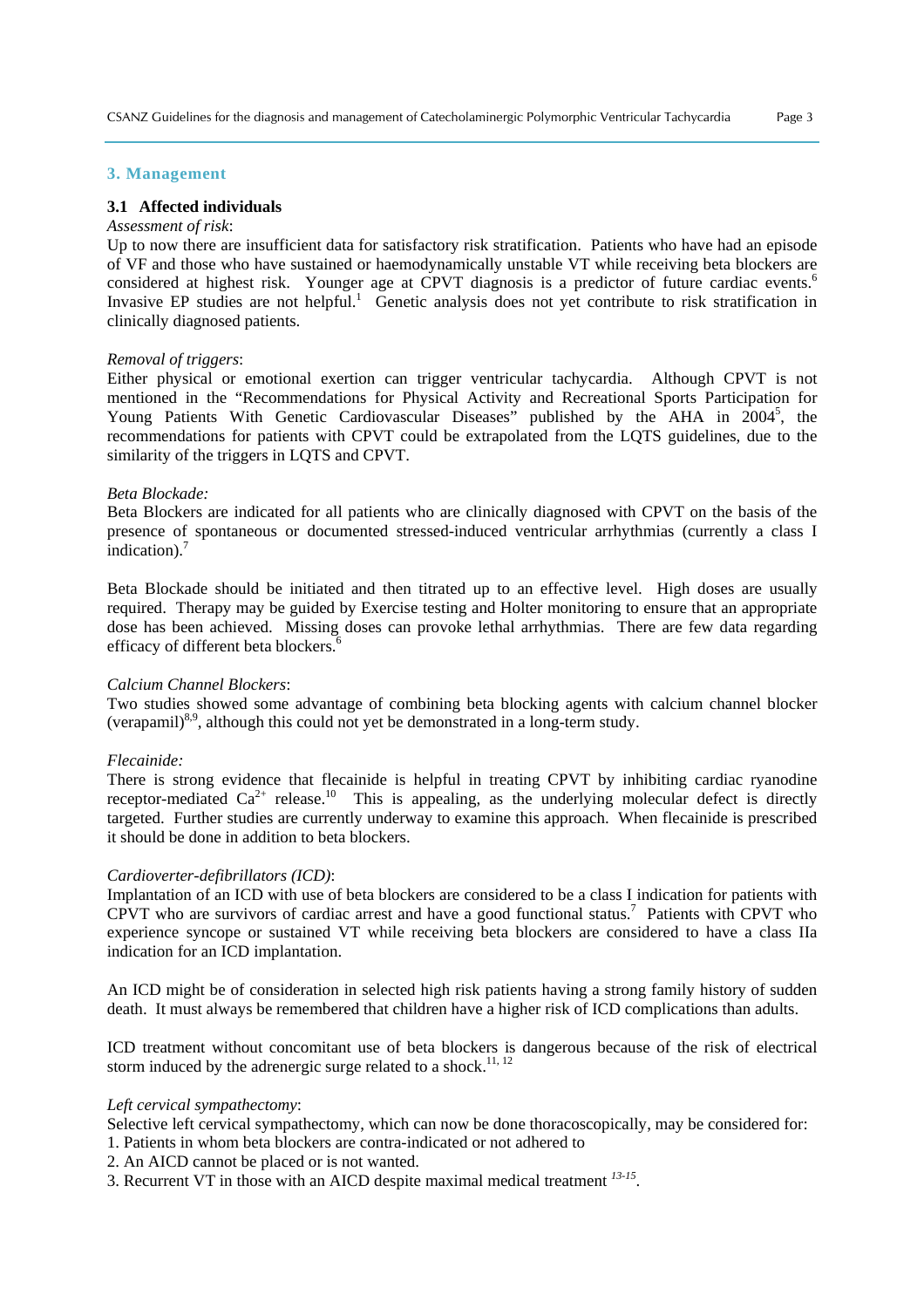#### **3.2 Asymptomatic family members**

All first degree relatives should be evaluated with ECG, Holter monitoring and exercise stress testing. Echocardiography might be useful in cases where CPVT is not yet proven in the family or overlap with other conditions might be suspected.

Genetic analysis might identify silent carriers of CPVT – related mutations. The mean penetrance of RYR2 mutations is over 80%. Recent studies suggest that it is indicated to treat even completely symptom free carriers with beta blockers.<sup>6</sup> As a consequence cascade genetic testing should be considered in conjunction with genetic counselling.<sup>16</sup>

## **4. Further Information**

#### **4.1 Flowchart**

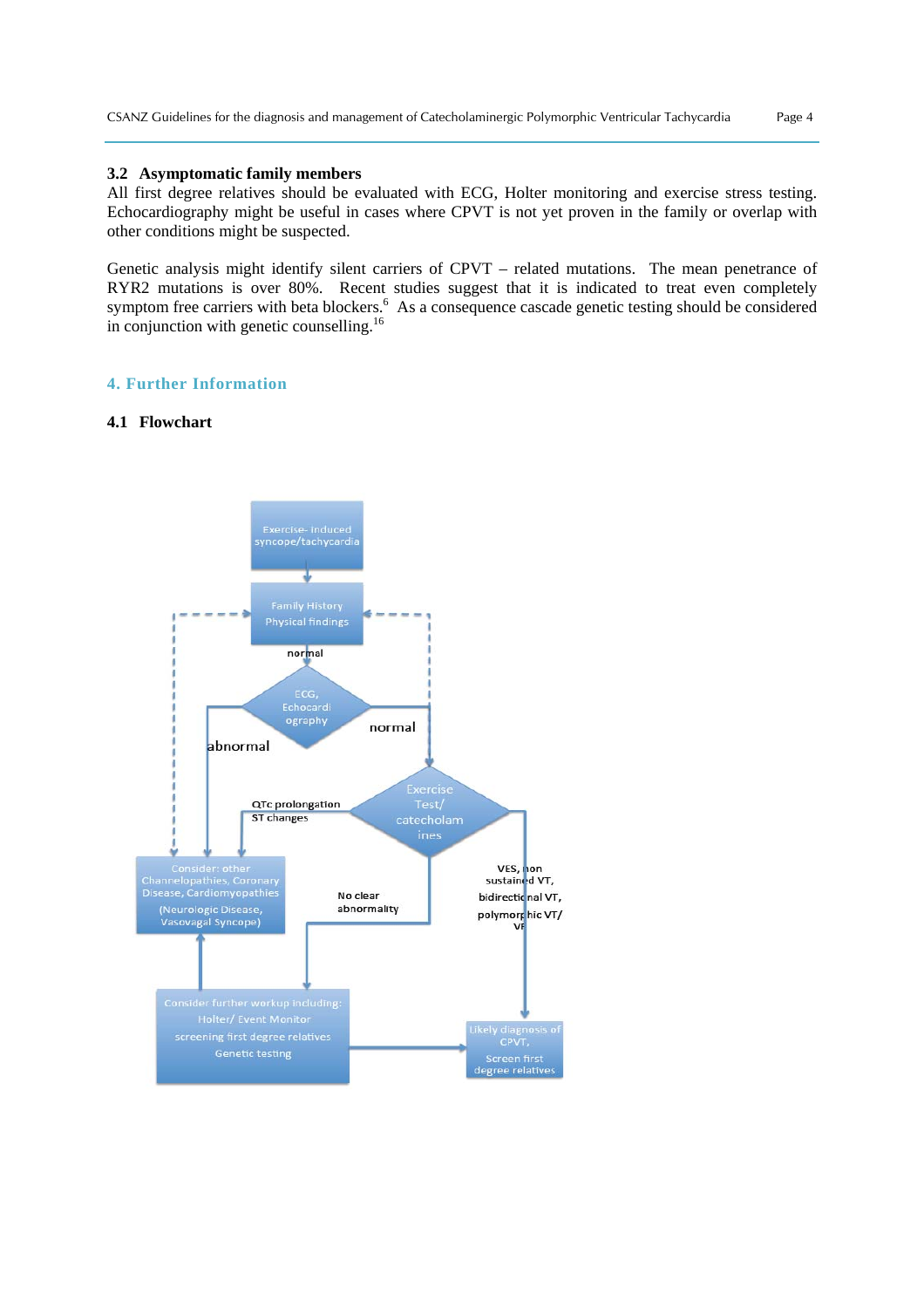#### *Useful Websites for patients and family*

www.cidg.org (Cardiac Inherited Disease Group New Zealand) www.sads.org/sads-australia

#### **4.2. References**

- 1. Priori SG, Napolitano C, Memmi M, Colombi B, Drago F, Gasparini M, DeSimone L, Coltorti F, Bloise R, Keegan R, Cruz Filho FE, Vignati G, Benatar A, DeLogu A: Clinical and molecular characterization of patients with catecholaminergic polymorphic ventricular tachycardia. Circulation 2002; 106:69-74
- 2. Leenhardt A, Lucet V, Denjoy I, Grau F, Ngoc DD, Coumel P: Catecholaminergic polymorphic ventricular tachycardia in children. A 7-year follow-up of 21 patients. Circulation 1995; 91:1512- 1519
- 3. Fisher JD, Krikler D, Hallidie-Smith KA: Familial polymorphic ventricular arrhythmias: a quarter century of successful medical treatment based on serial exercise-pharmacologic testing. J Am Coll Cardiol 1999; 34:2015-2022
- 4. Liu N, Rizzi N, Boveri L, Priori SG: Ryanodine receptor and calsequestrin in arrhythmogenesis: what we have learnt from genetic diseases and transgenic mice. J Mol Cell Cardiol 2009; 46:149- 159
- 5. Maron BJ, Chaitman BR, Ackerman MJ, Bayés de Luna A, Corrado D, Crosson JE, Deal BJ, Driscoll DJ, Estes NAM, Araújo CGS, Liang DH, Mitten MJ, Myerburg RJ, Pelliccia A, Thompson PD, Towbin JA, Van Camp SP, Unknown: Recommendations for physical activity and recreational sports participation for young patients with genetic cardiovascular diseases. Circulation 2004; 109:2807-16
- 6. Hayashi M, Denjoy I, Extramiana F, Maltret A, Buisson NR, Lupoglazoff J, Klug D, Hayashi M, Takatsuki S, Villain E, Kamblock J, Messali A, Guicheney P, Lunardi J, Leenhardt A: Incidence and risk factors of arrhythmic events in catecholaminergic polymorphic ventricular tachycardia. Circulation 2009; 119:2426-34
- 7. Zipes DP, Camm AJ, Borggrefe M, Buxton AE, Chaitman B, Fromer M, Gregoratos G, Klein G, Moss AJ, Myerburg RJ, Priori SG, Quinones MA, Roden DM, Silka MJ, Tracy C, Smith SC, Jacobs AK, Adams CD, Antman EM, Anderson JL, Hunt SA, Halperin JL, Nishimura R, Ornato JP, Page RL, Riegel B, Blanc J, Budaj A, Dean V, Deckers JW, Despres C, Dickstein K, Lekakis J, McGregor K, Metra M, Morais J, Osterspey A, Tamargo JL, Zamorano JL, Unknown: ACC/AHA/ESC 2006 Guidelines for Management of Patients With Ventricular Arrhythmias and the Prevention of Sudden Cardiac Death: a report of the American College of Cardiology/American Heart Association Task Force and the European Society of Cardiology Committee for Practice Guidelines (writing committee to develop Guidelines for Management of Patients With Ventricular Arrhythmias and the Prevention of Sudden Cardiac Death): developed in collaboration with the European Heart Rhythm Association and the Heart Rhythm Society. Circulation 2006; 114:e385- 484
- 8. Rosso R, Kalman JM, Rogowski O, Diamant S, Birger A, Biner S, Belhassen B, Viskin S: Calcium channel blockers and beta-blockers versus beta-blockers alone for preventing exercise-induced arrhythmias in catecholaminergic polymorphic ventricular tachycardia. Heart Rhythm 2007; 4:1149-54
- 9. Swan H, Laitinen P, Kontula K, Toivonen L: Calcium channel antagonism reduces exerciseinduced ventricular arrhythmias in catecholaminergic polymorphic ventricular tachycardia patients with RyR2 mutations. J Cardiovasc Electrophysiol 2005; 16:162-166
- 10. Watanabe H, Chopra N, Laver D, Hwang HS, Davies SS, Roach DE, Duff HJ, Roden DM, Wilde AA, Knollmann BC: Flecainide prevents catecholaminergic polymorphic ventricular tachycardia in mice and humans. Nat Med 2009; 15:380-383